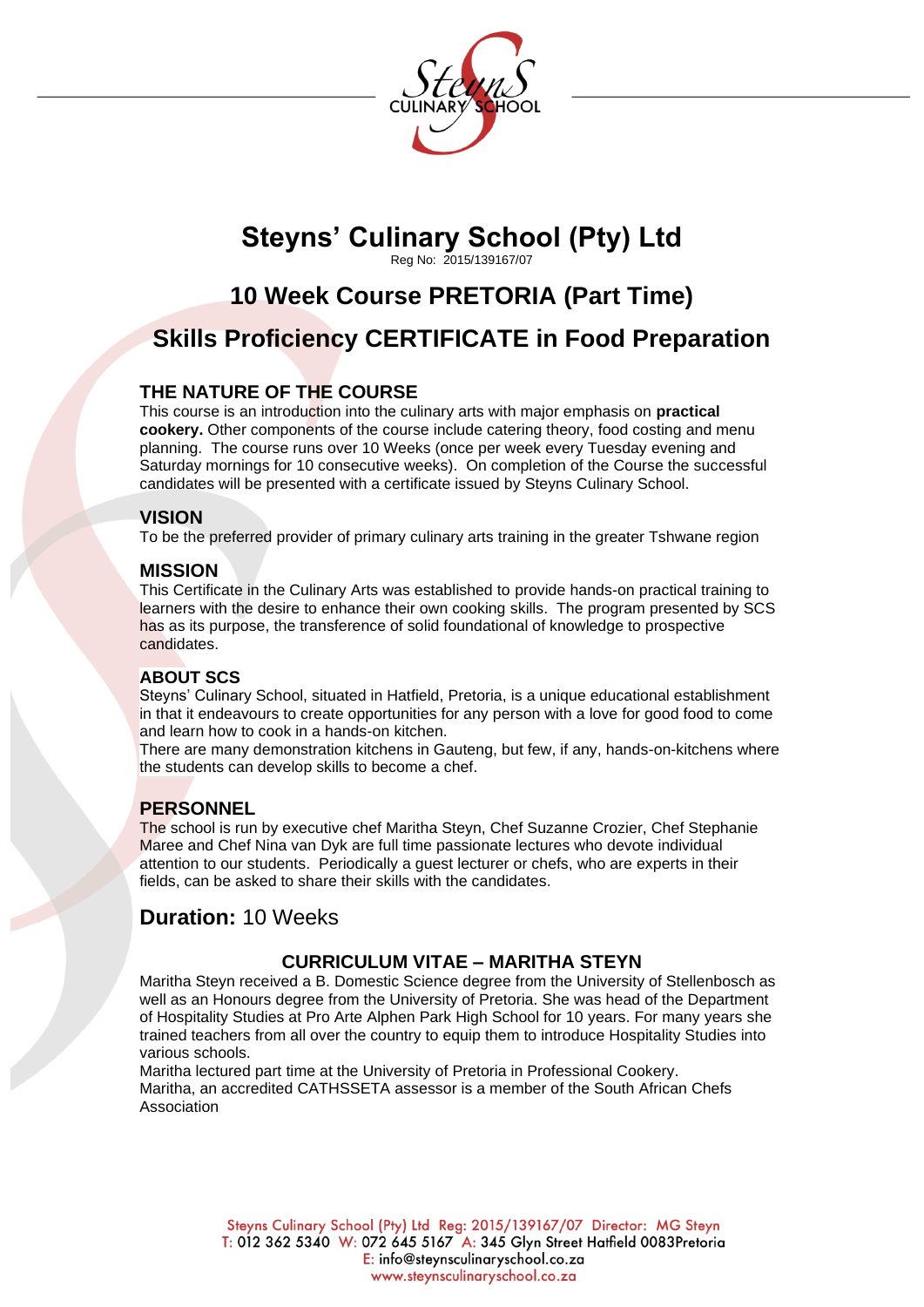

# **Steyns' Culinary School (Pty) Ltd Reg No: 2015/139167/07 10 Week Course PRETORIA (Part Time) Skills Proficiency CERTIFICATE in Food Preparation OVERVIEW**

This part time course in *BASIC COOKING SKILLS* of 10 weeks will be concluded by the presentation of a Skills Certificate by *Steyns Culinary School. Note: To be able to qualify for your Certificate at the end of the Course, you have to attend at LEAST 80% of the classes.*

| <b>TUESDAY</b><br><b>Class</b> | <b>LESSON</b> | <b>PRACTICAL</b>         | <b>ADDITIONAL THEORY</b>         |
|--------------------------------|---------------|--------------------------|----------------------------------|
| 19 July 2022                   | 1             | Vegetables               | Introduction, Knives & equipment |
| 26 July 2022                   | 2             | Stocks, soups and sauces | Hygiene and safety               |
| 2 August 2022                  | 3             | Meat                     | Moist cooking methods            |
| <b>10 August 2022</b>          | 4             | Poultry                  | Dry cooking methods              |
| 16 August 2022                 | 5             | Fish and Seafood         | <b>Nutrition</b>                 |
| 23 August 2022                 | 6             | Pastas                   | Portioning                       |
| 30 August 2022                 | 7             | Eggs, desserts           | Menu planning                    |
| 6 Sept 2022                    | 8             | Pastries                 | Kitchen maintenance              |
| 13 Sept 2022                   | 9             | Yeast                    | Storage                          |
| 20 Sept 2022                   | 10            | Cake Baking              |                                  |

During this course the following modules will be presented:

As this is a part time course, the depth of training will be basic, but thorough. Each lesson will involve some theory but will mainly consist of a hands-on cooking lesson. During this lesson, the specific food commodity will be dealt with in such a way that each lesson end with a cooked meal.

# **ADDITIONAL COSTS: (***OPTIONAL***)**

## **(Prices subject to change)**

These items are optional and for personal use. SCS will provide all equipment necessary while attending your Course

• Professional Chef's knives:

| $\cap$ | Chef's Knife    | R 310.00 |
|--------|-----------------|----------|
|        | o Utility Knife | R 160.00 |